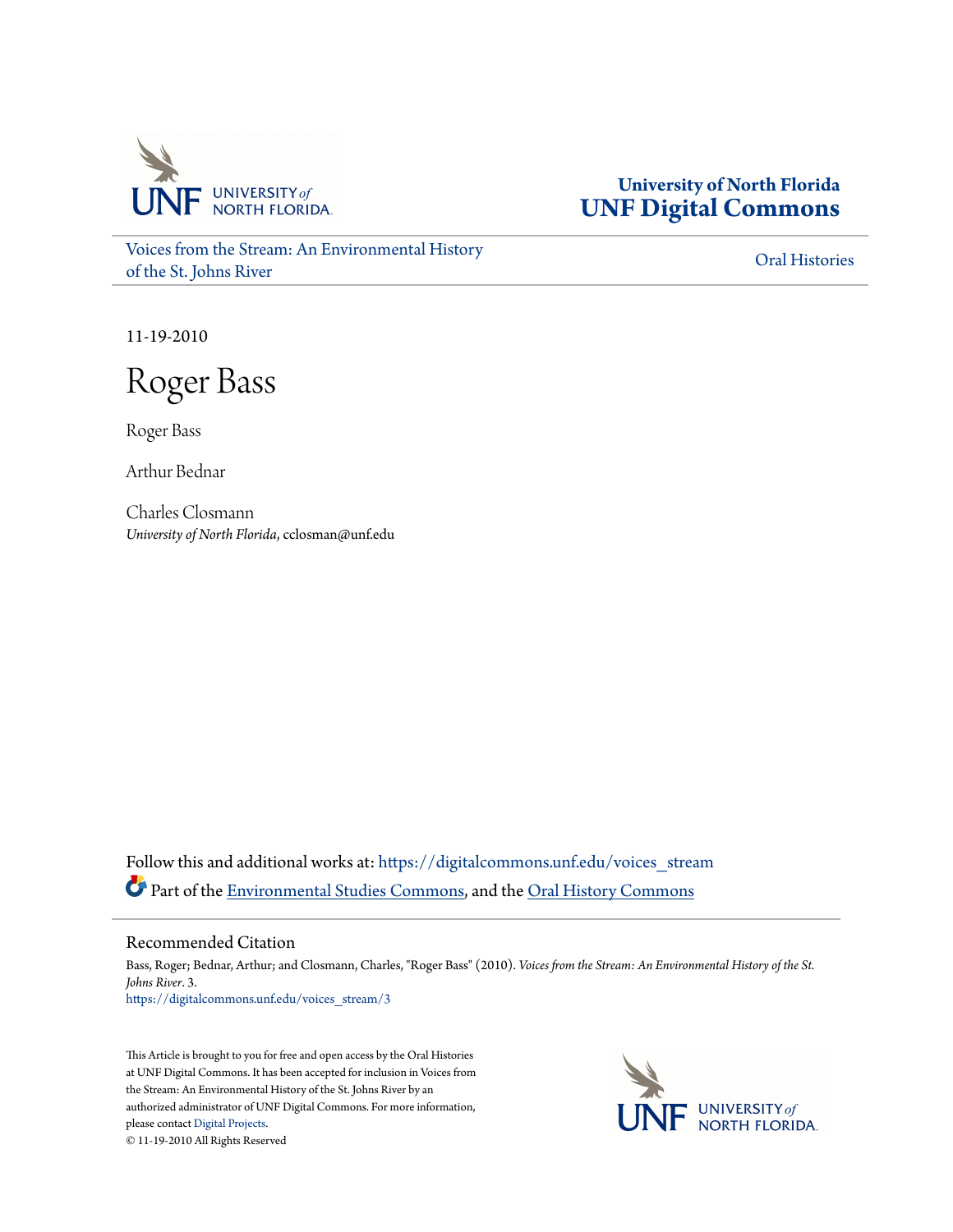Interviewee: Arthur Bednar and Dr. Charles Closmann Interviewer: Roger Bass Location: University of North Florida November 19, 2010

| Bednar:   | Morning, this is Arthur Bednar at the University of North Florida<br>conducting an interview with Roger Bass. Today is November 19, 9:00<br>a.m. Morning Roger, how are you doing?                                                                                                                                                                                                                                                                                                                                                                                                                                                                                                       |
|-----------|------------------------------------------------------------------------------------------------------------------------------------------------------------------------------------------------------------------------------------------------------------------------------------------------------------------------------------------------------------------------------------------------------------------------------------------------------------------------------------------------------------------------------------------------------------------------------------------------------------------------------------------------------------------------------------------|
| Bass:     | Hey I am doing great.                                                                                                                                                                                                                                                                                                                                                                                                                                                                                                                                                                                                                                                                    |
| Closmann: | Perfect. Hi Roger this is Charles Closmann. I am the professor that is<br>teaching the environmental history class that Arthur is a part of.                                                                                                                                                                                                                                                                                                                                                                                                                                                                                                                                             |
| Bass:     | Great. Good to be with you.                                                                                                                                                                                                                                                                                                                                                                                                                                                                                                                                                                                                                                                              |
| Closmann: | Anyways thanks for sharing your time with us.                                                                                                                                                                                                                                                                                                                                                                                                                                                                                                                                                                                                                                            |
| Bass:     | That's no problem. I am sitting here with nothing else to do at the<br>moment.                                                                                                                                                                                                                                                                                                                                                                                                                                                                                                                                                                                                           |
| Closmann: | Ok.                                                                                                                                                                                                                                                                                                                                                                                                                                                                                                                                                                                                                                                                                      |
| Bednar:   | Ok. So we are going to talk a little about the St. Johns Riverkeeper which<br>you were a foundering member of. When did you get the idea for the St.<br>Johns Riverkeeper?                                                                                                                                                                                                                                                                                                                                                                                                                                                                                                               |
| Bass:     | Well, over twenty years ago there was only one Riverkeeper, the original<br>one, the Hudson Riverkeeper. And there was an article in Wooden Boat<br>Magazine that was covering the building and LAUNCHING of a wooden<br>boat for that organization, for the Hudson Riverkeeper. And it was really<br>an interesting boat and it detail the plans of the boat, how it was built and<br>it also had about a page on a day on the water with John Cronin, the<br>original Hudson Riverkeeper. And that was the first I heard of<br>Riverkeeper movement, an organization. So I read it, and I was just<br>captivated both by the boat itself and by the concept of what they were<br>doing |
|           | And so I kept the article, kept it for a number of years, and every now and<br>then I would go back and see it and think about. And so a number of years<br>later I got involved with a couple of different river advocacy organizations<br>in North Florida. And after several years of being involved with them, I<br>decided that a little different type of advocacy with the, it was called for to<br>be more productive; more aligned the model of the Hudson Riverkeeper.<br>And by that point there were other Riverkeepers, and so I PRESENT this<br>concept of the Riverkeeper, St. Johns Riverkeeper to these two different                                                   |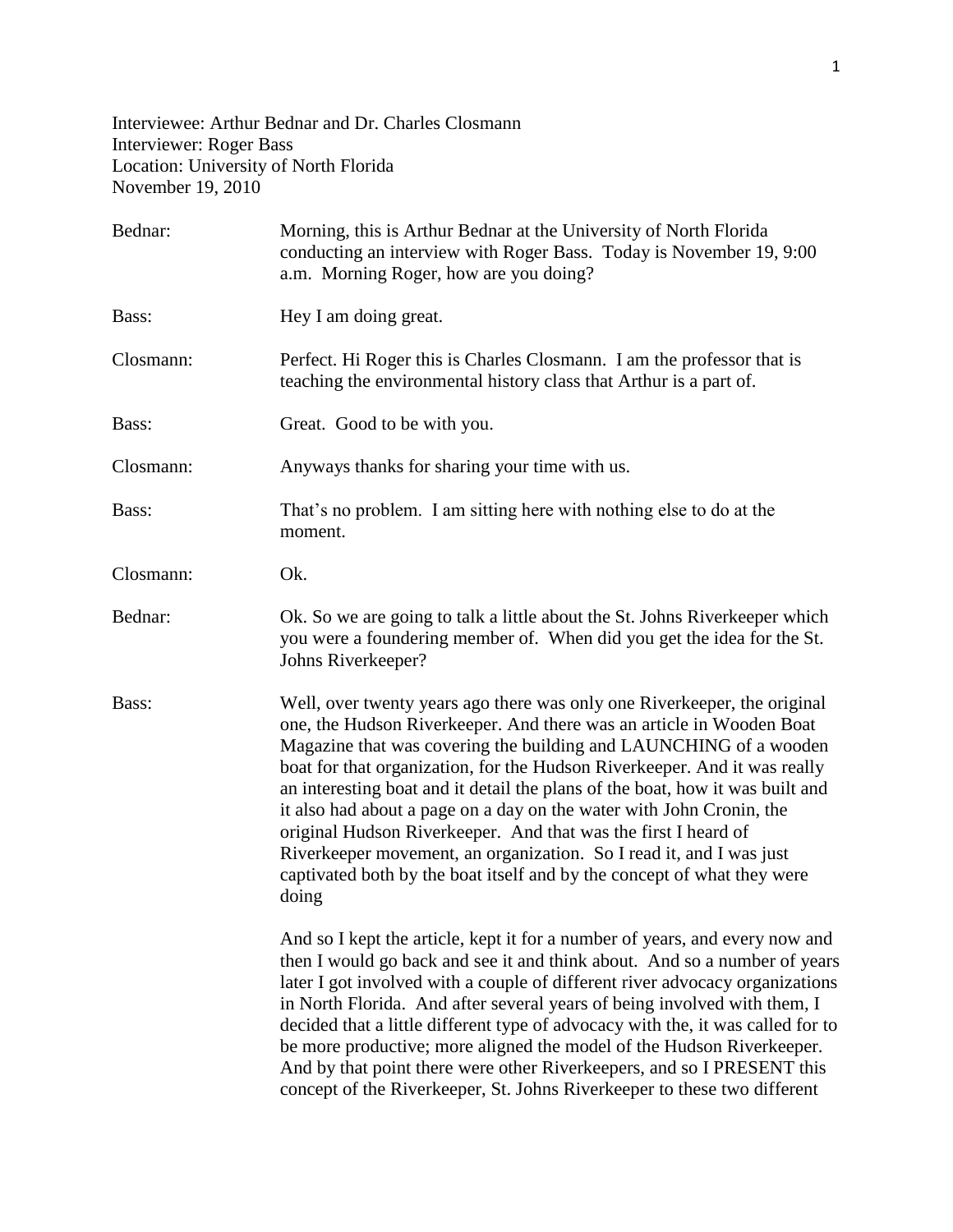organizations at different times probably about a year apart I guess. And they both discuss a little bit that NEITHER organization was really interested in it.

So more time went along and my vocation was the Marine Surveyor. I am retired at this point, but I was a Marine Surveyor inspecting boats. So I spent a lifetime ON THE water, a lifetime on boats, a lifetime in meeting interesting people and that led me to river advocacy work . So one day I surveyed the boat and the captain was there and I was talking to him while I was inspecting the boat, I asked him is this Teddy Turner happen to be the Ted Turner from ATLANTA**?** And he said well no, it's his son and his son is now moved to PALM Valley and that kind of click in my head, and I said, well do you think he might be interested in an idea for getting a Riverkeeper association on the St. Johns similar to the Chattahoochee Riverkeeper in Atlanta. And the captain said, well he might be, he could get involved in environmental activities, and so he definitely could be, . So I finished my inspection of the boat, and I had to prepare a report which I then sent to Teddy Turner and in with that I put a letter pitching this idea for a St. Johns Riverkeeper. And I didn't know it at the time that they were two other things happening pretty much currently: one was that Teddy Turner's wife, Leslie Turner, her thing was her brother-in-law was the long-term Chair of the Chattahoochee Keeper. And her brother-inlaw had this organization and she came along for something similar down here in their new home in Palm Valley, so she had contacted Robert Kennedy Jr. who was the head of Riverkeeper Alliance which was at that point the name of the PARENT organization's name changed to Waterkeeper Alliance, but at that point it was the Riverkeeper Alliance. So she had opened dialogue with Robert Kennedy Jr. about a Riverkeeper on the St. Johns. And at the same time, there was a guy in Jacksonville that I been involved with IN these other advocacy organizations, Steve Milhalovits who was the high TECH professional, and he put together a very, at that point we're talking was twenty years ago, a very innovatIVE and comprehensive web page on the St. Johns River. And the aim of that was to influenced an appointment of the St. John's River as an American Heritage river which was one of Mihalovits's initiatives which had a lot of opposition but support also so it was a big issue at the time, and he had this big web page kind of rallying the support for the American Heritage River Designation which was seem to be a long shot at that point it was ultimately successful. So Steve Milhalovits was contacted by the Riverkeeper Alliance So there were three different activities going at which the idea is the St. Johns River Keeper. So then Steve put together a meeting, invited 25 to 30 different people representing the number of organizations which MET AT Marine Land in St. Augustine and the purpose of that meeting was to determine if THERE was a need for a St. Johns Riverkeeper. And so that was how the idea came about.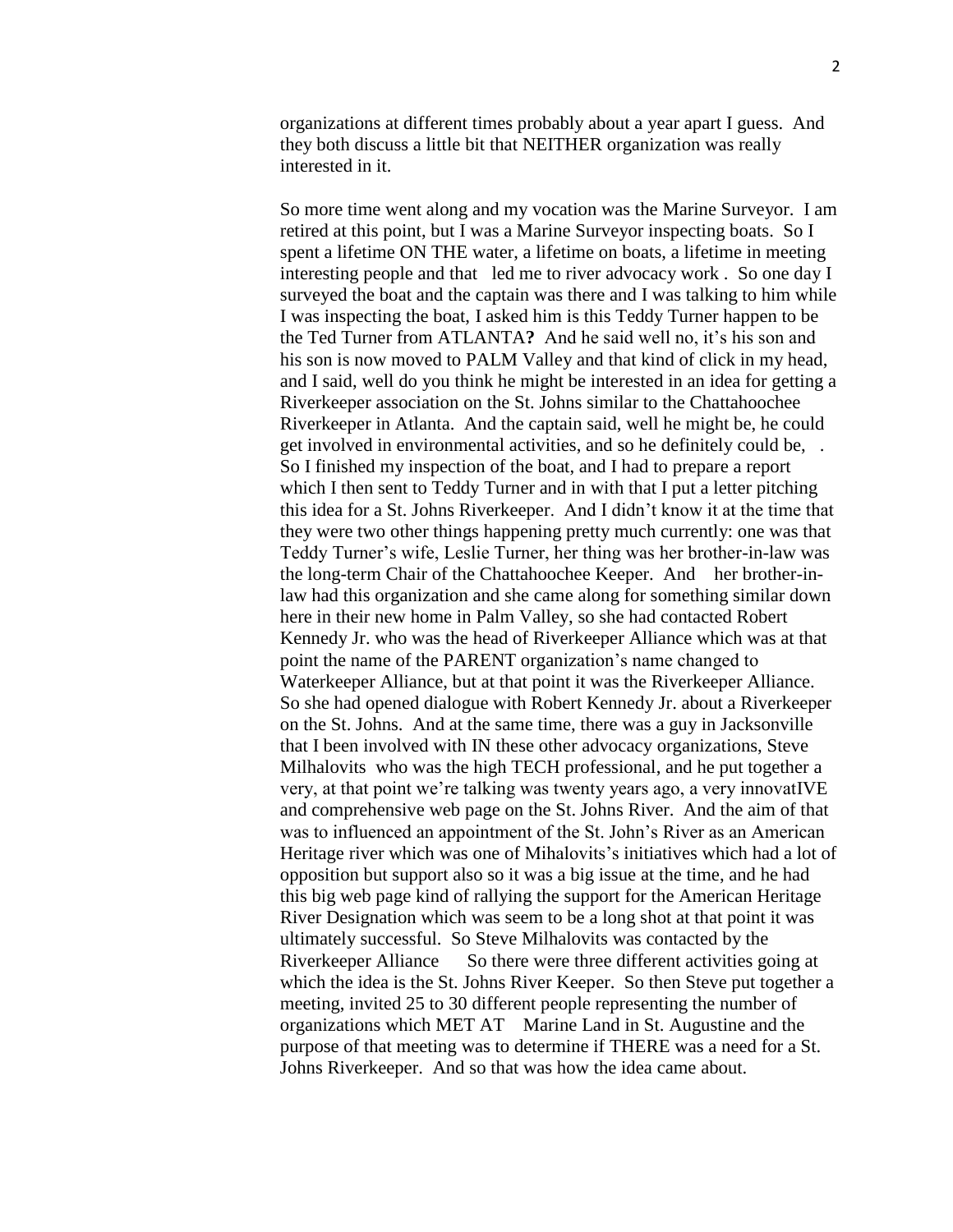| Bednar: | Ok. That's an interesting story. When everything got together then, this<br>was 1998 or 1999, around then by the time you meet together with Steve<br>and other groups with the other Stewards and the Watershed Action<br>Volunteers were those two organizations you're speaking about<br>previously?                                                                                                                                                                                                                                                                                                                                                                                                                                                                                                                                                                                                                                                       |
|---------|---------------------------------------------------------------------------------------------------------------------------------------------------------------------------------------------------------------------------------------------------------------------------------------------------------------------------------------------------------------------------------------------------------------------------------------------------------------------------------------------------------------------------------------------------------------------------------------------------------------------------------------------------------------------------------------------------------------------------------------------------------------------------------------------------------------------------------------------------------------------------------------------------------------------------------------------------------------|
| Bass:   | Yes.                                                                                                                                                                                                                                                                                                                                                                                                                                                                                                                                                                                                                                                                                                                                                                                                                                                                                                                                                          |
| Bednar: | Prior to that did you have any involvement with Ken Longnecker in the<br>late 80s who was trying to get a grass-root Riverkeeper program going?<br>Were you involved in that in anyway?                                                                                                                                                                                                                                                                                                                                                                                                                                                                                                                                                                                                                                                                                                                                                                       |
| Bass:   | Well, I told you that I had the article from the Wooden Boat Magazine<br>back when there was only one Riverkeeper organization, and then<br>probably five years later, I saw the article in the Times Union of<br>Jacksonville's newspaper about Longnecker, and a Riverkeeper being<br>form on the St. John's River. And I was NOT involved in these other<br>organizations; I don't think it existed at that time, so I kept two articles out<br>of the paper about Longnecker because that I still have in the back of my<br>mind from the Wooden Boat Magazine, and I was intrigued by it and this<br>was a reaction to hey, this is great, someone is doing it, this is fantastic.<br>And he got a boat donated by one of the boat dealers supposedly and later<br>found out a little more about that. So I thought that's a great deal here was<br>going to happen, and so I had absolutely had no contact with Longnecker,<br>never met the gentleman. |
|         | So he made a little bit of the splash, a positive splash, no opposition that I<br>thought that point. There were a couple pictures of I believe in the paper<br>him and the mayor (Tommy Hazouri), taking that trip on the river in his<br>boat, St. Johns Riverkeeper on the side of it which I cut out and kept the<br>copy over the years, and when went into my folder that had the Wooden<br>Boat Magazine article in it. And after about those few articles and maybe<br>a public meeting or two which I didn't attend, I was not involved at that<br>point, it disappeared totally, and when we met for an number of years later<br>met for the St. Johns Riverkeeper. The second effort that is just about<br>completely fallen out of the public memory expect for a few people that<br>took me to the side and said were you involved in, did you know about,<br>and I found a little more of the back story totally absolved of that.              |
| Bednar: | So in the late 90s when you were organizing everything, I read that the<br>Watershed Action Volunteers and the Stewards of the St. Johns were a<br>little apprehensive to joining together with the idea of the Riverkeeper.<br>Could you explain maybe why that was?                                                                                                                                                                                                                                                                                                                                                                                                                                                                                                                                                                                                                                                                                         |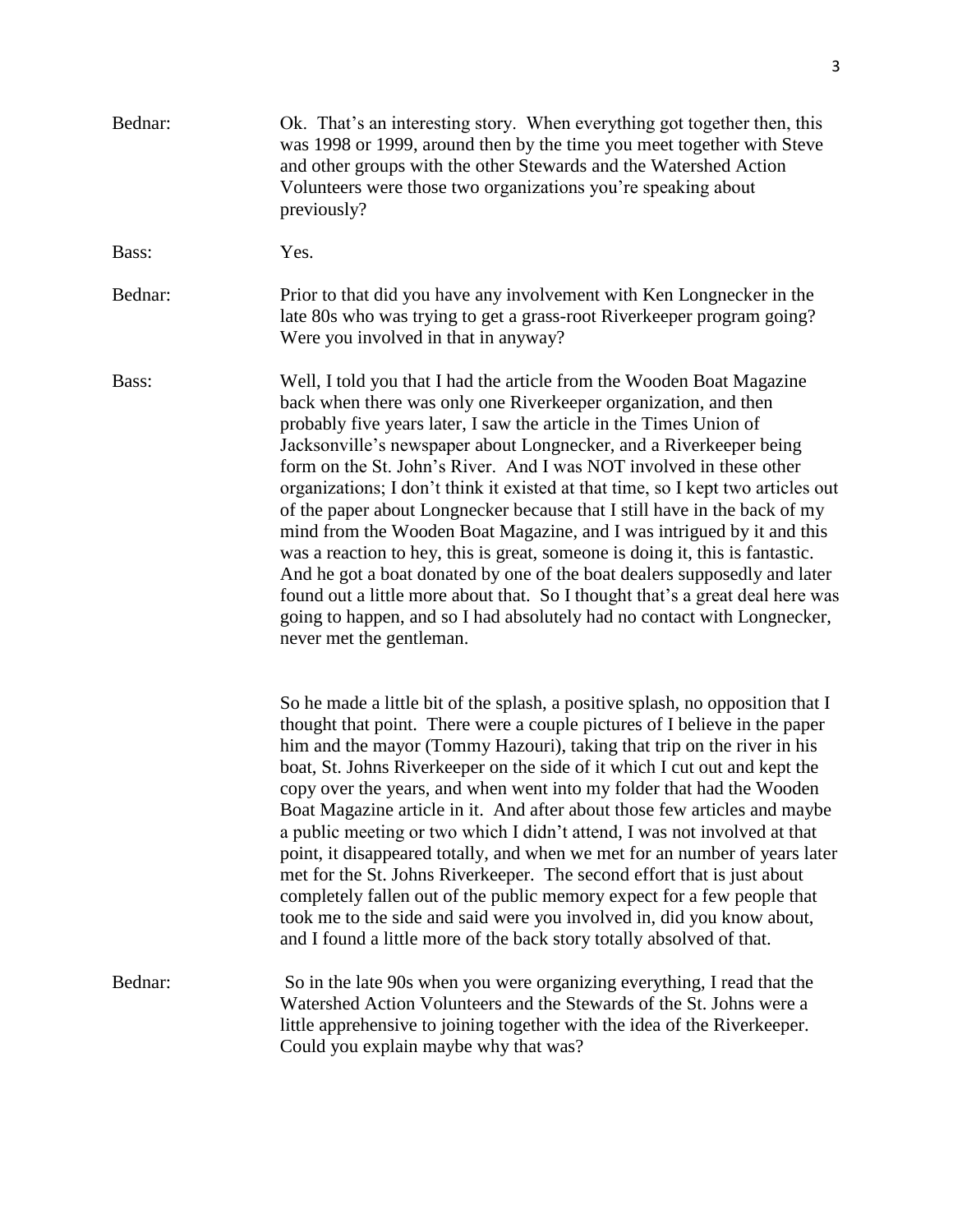| Bass:   | Well, the Watershed Action Volunteers at that point was a brand new<br>organization formed by the St. Johns Water Management District which is<br>a quasi public funding so with a state appointed board member of it. So it<br>kind of, I don't know how much you know about that organization but<br>they do a lot of environmental permitting, and I think they had several<br>different faces on how they appeared to the environmental groups in North<br>Florida at different times depending on who their executive director was,<br>what was their board made up of, and how their actions actually being<br>perceive, so they formed this new educational arm called the Way<br>Program. And Bill Watson was giving charge of developing this with a<br>very vague idea of what it will become and really took off and was kind of<br>open to what it was going to be, and onetime Bill Watson turned to the<br>group to which the original members were Steve Mihalovits and me and<br>said you all can kind of form it how you want to form it, and that was<br>when I floated the Riverkeeper organization to it. And I actually got kind<br>of excited about and then we're thinking well you know if we really taking<br>an advisory position on something that the Board is actually doing that<br>might be not pretty. And it came obvious very quickly that was a pretty<br>wise thought. |
|---------|------------------------------------------------------------------------------------------------------------------------------------------------------------------------------------------------------------------------------------------------------------------------------------------------------------------------------------------------------------------------------------------------------------------------------------------------------------------------------------------------------------------------------------------------------------------------------------------------------------------------------------------------------------------------------------------------------------------------------------------------------------------------------------------------------------------------------------------------------------------------------------------------------------------------------------------------------------------------------------------------------------------------------------------------------------------------------------------------------------------------------------------------------------------------------------------------------------------------------------------------------------------------------------------------------------------------------------------------------------------------------------------------------------|
| Bass:   | So there was a WAV Program involved along the lines of the way you<br>expect a government issued environmental agency based public out-reach<br>program should be, which they are scared to death to touch anything<br>controversial. So that in my opinion pretty much explain why we also<br>didn't really want to touch it.                                                                                                                                                                                                                                                                                                                                                                                                                                                                                                                                                                                                                                                                                                                                                                                                                                                                                                                                                                                                                                                                             |
| Bednar: | Gotcha.                                                                                                                                                                                                                                                                                                                                                                                                                                                                                                                                                                                                                                                                                                                                                                                                                                                                                                                                                                                                                                                                                                                                                                                                                                                                                                                                                                                                    |
| Bass:   | Although originally they were very opened to it. This was before they<br>really got their identity and figured out what they want to do, and probably<br>thought it through a little bit better. So that leads the second half of your<br>question which is the Stewarts and that is a much more complicated<br>situation because the original meeting there was the Chair of the Stewarts.<br>I was on the Board of the Stewarts, and there were at least two more<br>members of the Board of the Stewarts at that meeting and continued the<br>meeting for a good while. So they were original very opened to the idea.<br>The issues came up a little further down the road.                                                                                                                                                                                                                                                                                                                                                                                                                                                                                                                                                                                                                                                                                                                            |
| Bednar: | Ok, and as from what I read I guess the main issue was over or the<br>Rodman Dam. Is that correct?                                                                                                                                                                                                                                                                                                                                                                                                                                                                                                                                                                                                                                                                                                                                                                                                                                                                                                                                                                                                                                                                                                                                                                                                                                                                                                         |
| Bass:   | Well, you ought to back up and discuss the very first meeting in Marine<br>Land, and there were several kind of key groups that were there. There<br>was the Stewarts of the St. Johns who probably had five representatives at<br>that meeting. There was the Sierra Club who probably had very                                                                                                                                                                                                                                                                                                                                                                                                                                                                                                                                                                                                                                                                                                                                                                                                                                                                                                                                                                                                                                                                                                           |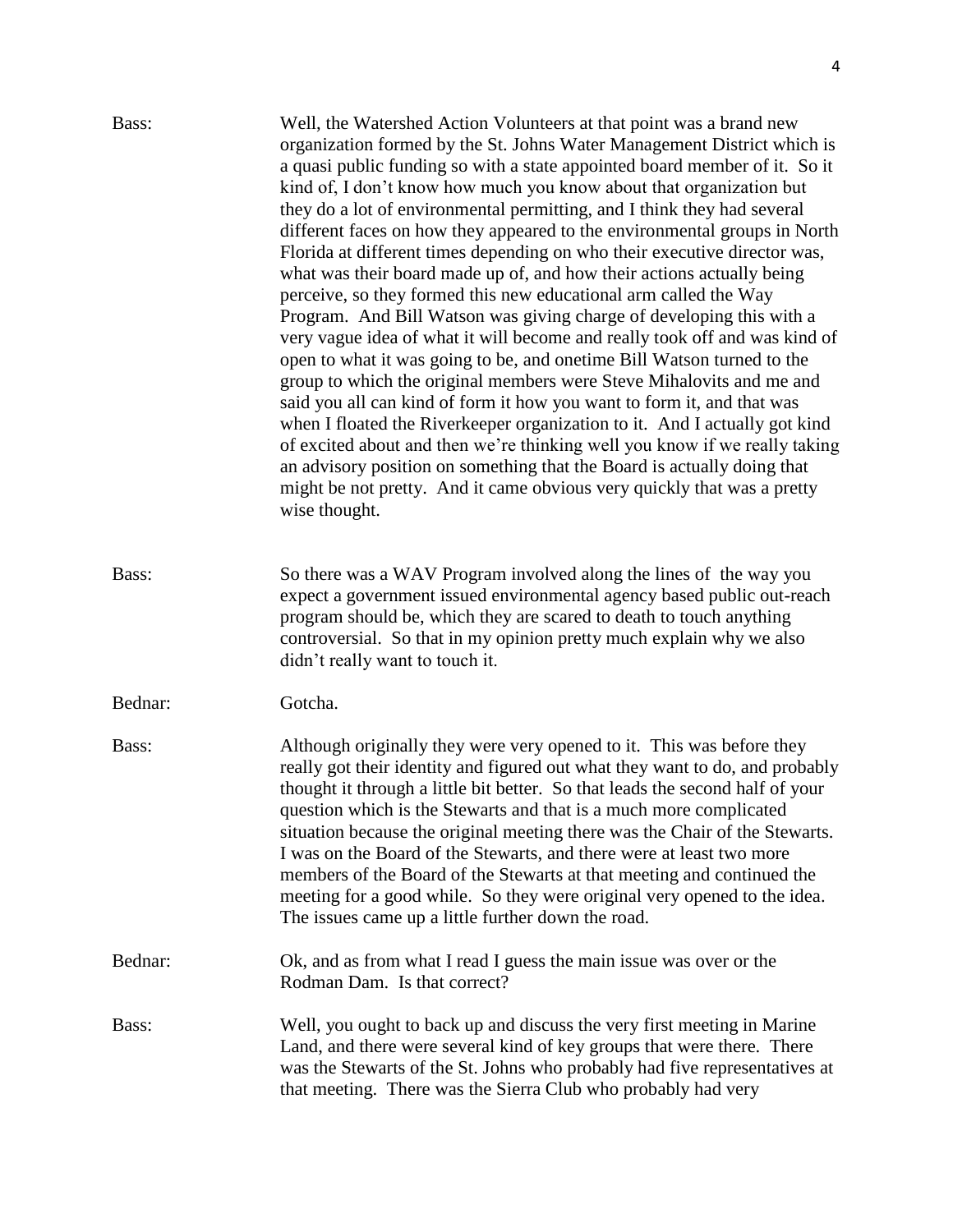overlapping relationships here probably everybody on the Stewarts was also members of the Sierra Club. The Gator Club was represented there, and then the Florida Defenders of the Environment which rose out of Gainesville, but it was a state-wide organization was there. And one their big issues was tearing down the water reservoir Rodman Dam and restoring the Ocklahwaha River to a free flowing river. And Steve Mihalovits invited every state holder you can identity to the group meeting, and so there was at least three, four, maybe five members of the sport's fishing community including the president of a sport fishing, a Bass fishing organization based out of Palatka, pretty much based almost down, you can say out of the Rodman Dam Reservoir. And their biggest issue was being that the Rodman Dam was not torn down. So you have two groups that this original meeting wants our biggest goal to tear down the dam. One of whose biggest goal to see that the dam was not tore down, and then one group, the Stewarts who kind of in the middle, they were, didn't take a strong position on that. They were a little more pragmatic you might say. So it made some interesting dynamics in that original meeting, and then the second meeting I believed somewhere between the first and third meeting four of the five Bass fishermen representatives walked out and never to be seen again.

- Bednar: Wow!
- Bass: So that left the Florida Defenders of the Environment who wanted a very very strong environmentally based Riverkeeper that was going to pushed a relatively private view of leading the fight to tearing down the dam, and the Stewarts' view which was a little more middle of the road of, a little more widely vague, was trying to be inclusive of the many of the Bass fishermen as we can, and let's don't fight over this one issue, let's fight for the overall health of the river so that kind of issue was then splitting the Stewart environmental organizations. So then there were various meetings over a long period of time that were fighting for the future of this organization, and what were their position was going to be on the Rodman Dam.
- Baynard: So that continue that way, and what I read I guess probably the other founders who were trying to get it started with you, one being Steve. Did he not like the direction that he felt the Riverkeeper was going then?
- Bass: Well, most of the Stewards pick-up their toys and walked away right at the same time that Mihalovis pick-up his toy and ran away. And there you can take that in several different ways, but Steve was one of the guys that got a lot done, was very productive, but he saw things very black and white, and you were either with him or against him, and he was polarizing. And he painted himself into a corner just becoming more more strident. This before this happen he actually moved away, and I think he is living in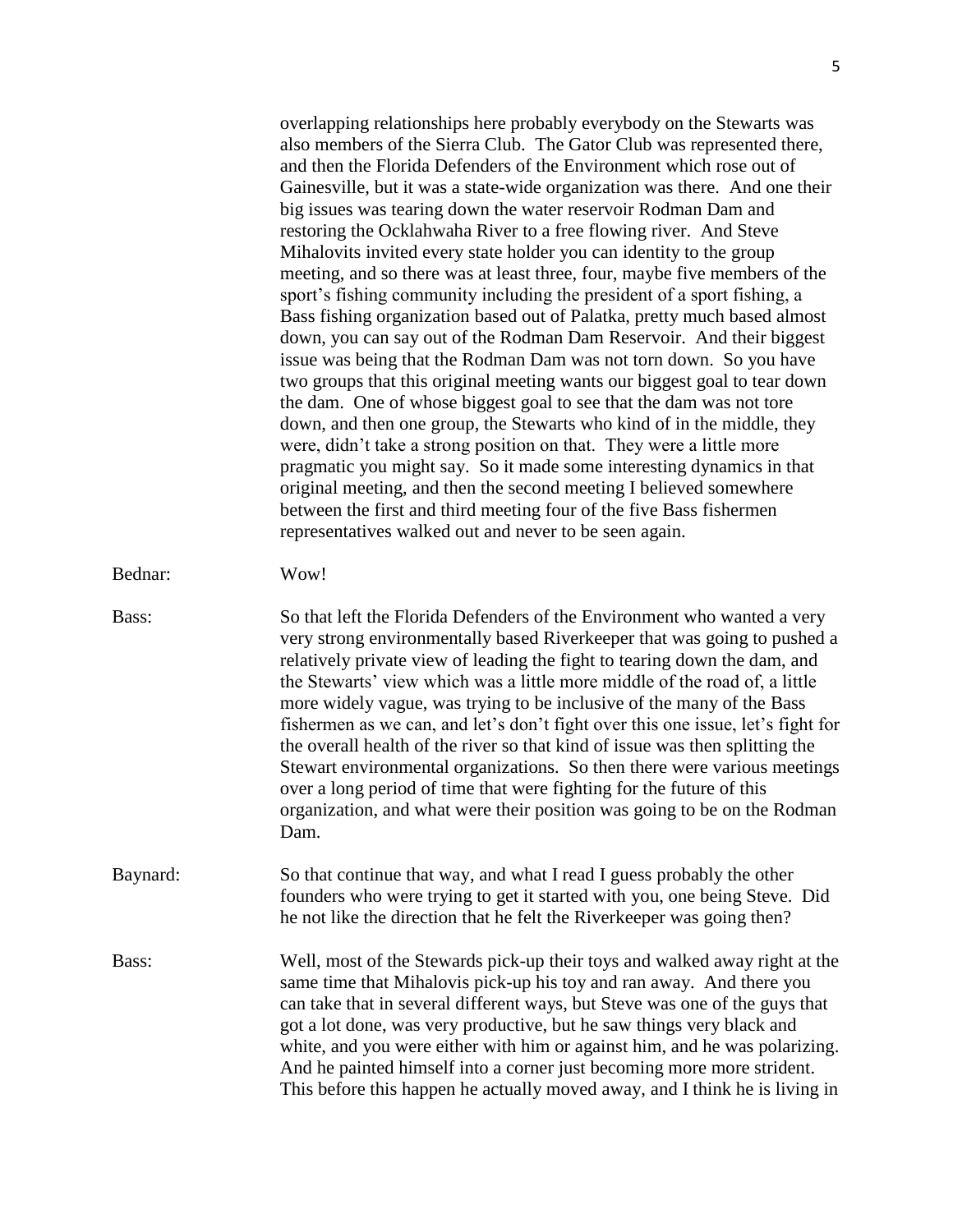|         | West Palm Beach, but kind of getting more and more strident, and record<br>level of meetings were getting higher. And then he did a couple of things<br>that, I am sure LOOKED differently depending on where you sat around<br>the circle of the table, but awful lot of people, well some of the people it<br>look like a breach of trust. And that much at that point that blew up in his<br>face, and was pretty much irreparable no matter what he did or didn't want<br>to do. He had set up, he being the IT professional, set it up at that time,<br>talking twenty years ago or so, he is very-well not that quite long-but<br>awhile ago very innovated for this time. Six years email chat service<br>where we could all talk have a log of all of our conversations and it was<br>securely limited to us and this is going on for about six months, so there<br>was issues that were being talked about that people freely discuss because<br>of whether they secured meeting communications. So he got ticked off<br>and give Ron Littlepage at the password to this thing. |
|---------|------------------------------------------------------------------------------------------------------------------------------------------------------------------------------------------------------------------------------------------------------------------------------------------------------------------------------------------------------------------------------------------------------------------------------------------------------------------------------------------------------------------------------------------------------------------------------------------------------------------------------------------------------------------------------------------------------------------------------------------------------------------------------------------------------------------------------------------------------------------------------------------------------------------------------------------------------------------------------------------------------------------------------------------------------------------------------------------|
| Bednar: | Oh.                                                                                                                                                                                                                                                                                                                                                                                                                                                                                                                                                                                                                                                                                                                                                                                                                                                                                                                                                                                                                                                                                      |
| Bass:   | And it had the entire history of all the very email messages and other<br>things that people had made under the guise of being totally secured only<br>along us in the group. And he didn't guess what would have occurred<br>after that happen.                                                                                                                                                                                                                                                                                                                                                                                                                                                                                                                                                                                                                                                                                                                                                                                                                                         |
| Bednar: | Wow!                                                                                                                                                                                                                                                                                                                                                                                                                                                                                                                                                                                                                                                                                                                                                                                                                                                                                                                                                                                                                                                                                     |
| Bass:   | One, Ron Littlepage wrote a very juicy column in the Time's Union, and<br>two, there were people ready to lynched Steve Mihalovits. Fortunately, he<br>wasn't in town, so they didn't actually; physically get their hands around<br>his neck, so they can only do it by email.                                                                                                                                                                                                                                                                                                                                                                                                                                                                                                                                                                                                                                                                                                                                                                                                          |
| Bednar: | Wow! Yeah, I read a couple of those articles by Littlepage. There are<br>quite reveling. I guess one of them dealing with, I think it was titled The<br>Riverkeeper on the Rocks or Program on the Rocks, and it had some<br>interesting quotes from how this in there.                                                                                                                                                                                                                                                                                                                                                                                                                                                                                                                                                                                                                                                                                                                                                                                                                  |
| Bass:   | Yeah.                                                                                                                                                                                                                                                                                                                                                                                                                                                                                                                                                                                                                                                                                                                                                                                                                                                                                                                                                                                                                                                                                    |
| Bednar: | But I guess getting back to another side of this starting, so the Turner<br>Foundation did they supply the initial seed money to get the Riverkeeper<br>going?                                                                                                                                                                                                                                                                                                                                                                                                                                                                                                                                                                                                                                                                                                                                                                                                                                                                                                                           |
| Bass:   | Yes they did.                                                                                                                                                                                                                                                                                                                                                                                                                                                                                                                                                                                                                                                                                                                                                                                                                                                                                                                                                                                                                                                                            |
| Bednar: | Ok. And how involved were they, was the Turner Foundation part of the<br>reason between the ideological split between different sides because of<br>Leslie Turner's environmental advocacy?                                                                                                                                                                                                                                                                                                                                                                                                                                                                                                                                                                                                                                                                                                                                                                                                                                                                                              |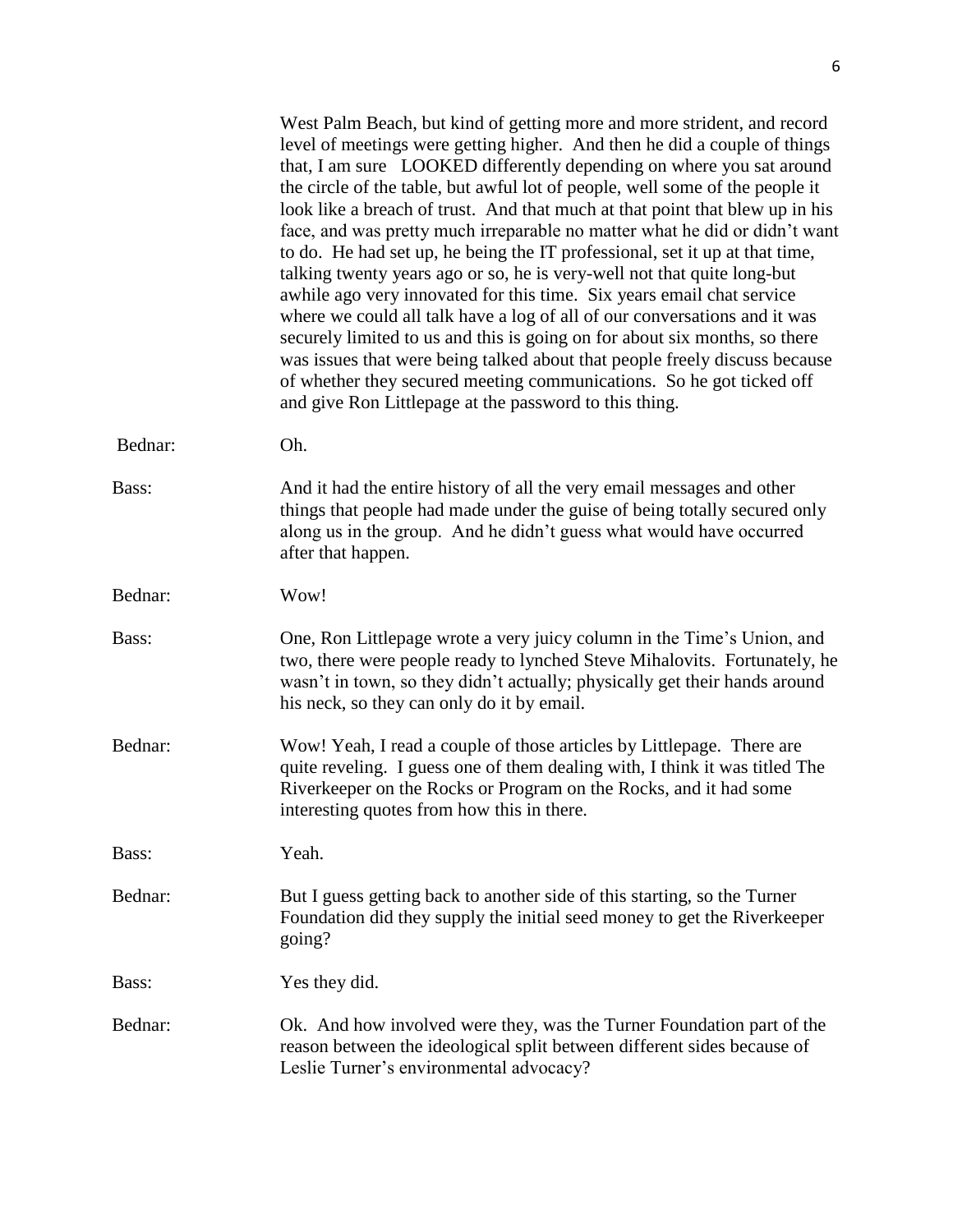| Bass:   | That's an interesting question. What lead to you ask that question?                                                                                                                                                                                                                                                                                                                                                                                                                                                                                                                                                                                                                                                                                                                                                                              |
|---------|--------------------------------------------------------------------------------------------------------------------------------------------------------------------------------------------------------------------------------------------------------------------------------------------------------------------------------------------------------------------------------------------------------------------------------------------------------------------------------------------------------------------------------------------------------------------------------------------------------------------------------------------------------------------------------------------------------------------------------------------------------------------------------------------------------------------------------------------------|
| Bednar: | Just what I had read that she sided more along the lines with the FDE, and<br>it you know Mihalovits was quoted as saying that, "He didn't like the<br>direction that the Riverkeeper was going", and quoted, "Yeah another<br>negative elitist organization that demonizes their opposition, until they<br>been tempered." So I wasn't sure if that wasn't regards to the Turner<br>Foundation or just internal issues in general.                                                                                                                                                                                                                                                                                                                                                                                                              |
| Bass:   | I am trying to, you are taking me the long way back. Leslie had some type<br>of relationship. I think she was a college friend, maybe even a sorority<br>sister of the executive director of FDE. I am not sure that's kind of<br>coming back to me, so that made her a suspect. And she was kind of<br>pushing the FDE side of it.                                                                                                                                                                                                                                                                                                                                                                                                                                                                                                              |
| Bednar: | Gotcha                                                                                                                                                                                                                                                                                                                                                                                                                                                                                                                                                                                                                                                                                                                                                                                                                                           |
| Bass:   | And then you have look at Steve's viewpoint if either you are for me or<br>you are against me. So you can see how Steve would clearly paint things,<br>and a certain ideological format that might not be necessarily be totally<br>based in TRUTH or maybe partly based in TRUTH. I am not sure of that.<br>I don't think that the Turner Foundation was seen as anyway inputting<br>things. I am mean we were all awfully glad to get any money we can get<br>by any type of activity, so there were never any issues there, and Leslie<br>went on to be a founding board member and served for, I am not sure it<br>was more than one term, but it was very, it had a lot of impact on the<br>organizations. So Steve was a lucky person; take this out of glasses at this<br>point I think because I'm not sure how clear they made it then. |
| Bednar: | Ok. And this far as the other, I guess at that point, the other original<br>members that helped along the way had Quinton White from JU, one of<br>the marine biologist there, and also Ben Williams and was he the only<br>commercial fisherman that stuck around after the issues over the Rodman<br>Dam?                                                                                                                                                                                                                                                                                                                                                                                                                                                                                                                                      |
| Bass:   | Well, I would broaden that a little bit and drop the word commercial<br>fisherman. Ben is related to the commercial fishing business. He is one<br>time was a commercial fisherman but at this point he has a fish business<br>where is buying fish from commercial fishermen. And he is an ardent<br>sports fisherman that frequently gets his name and/or his picture in paper<br>for winning tournaments. So I would say that he represented at the time<br>had representing both the commercial and sports fishing by the fishing<br>games.                                                                                                                                                                                                                                                                                                  |
| Bednar: | Ok.                                                                                                                                                                                                                                                                                                                                                                                                                                                                                                                                                                                                                                                                                                                                                                                                                                              |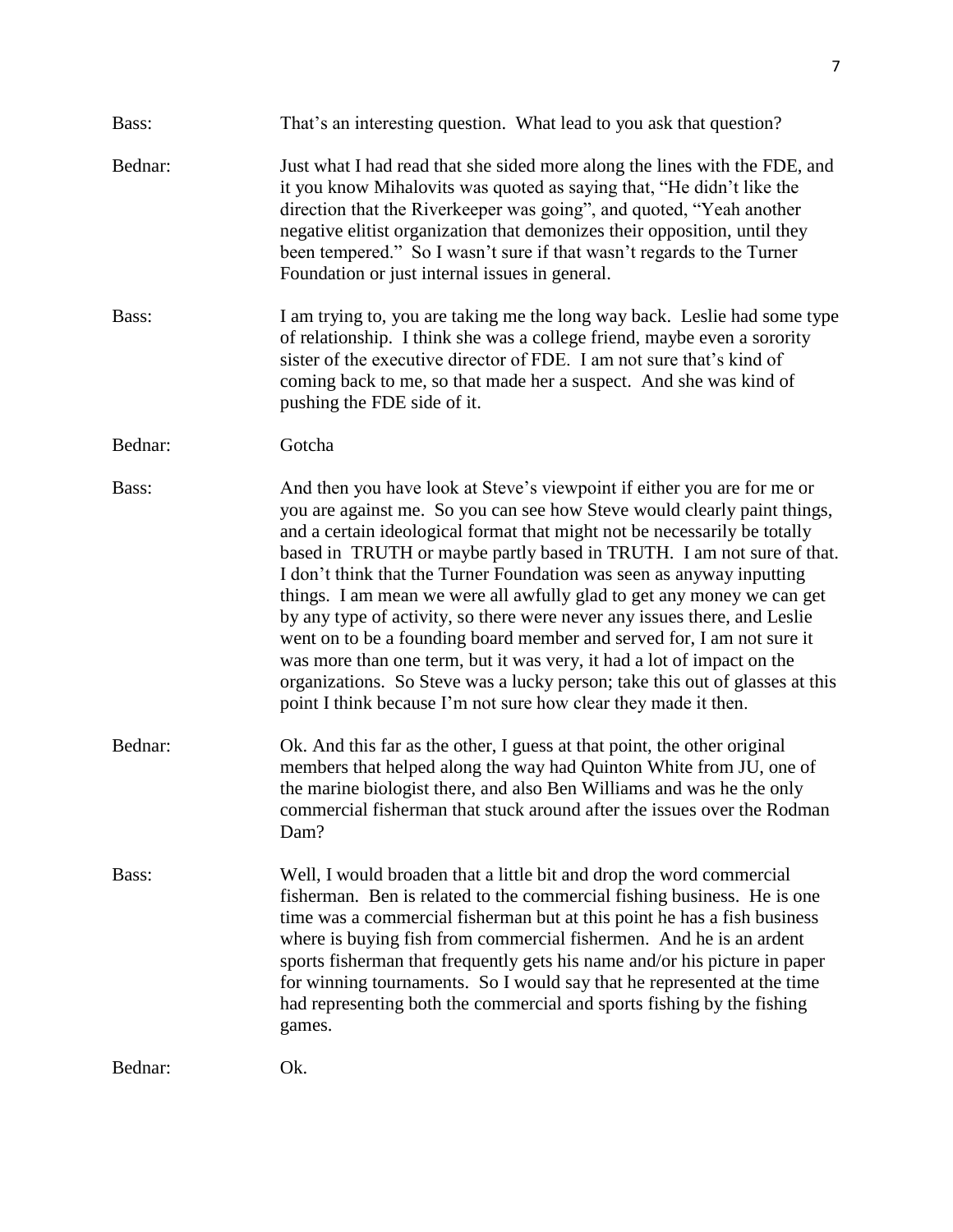| Bass:   | And yeah he definitely ended up being the only one that stayed with us to<br>represent that.                                                                                                                                                                                                                                                                                                                                                                                                                                                                                                                                                                                                                                                                                                                                                                                                                                                                                                                                                                                                                                                                                                                                                                                                                                                                                                                                                                                                                                                                                                                                   |
|---------|--------------------------------------------------------------------------------------------------------------------------------------------------------------------------------------------------------------------------------------------------------------------------------------------------------------------------------------------------------------------------------------------------------------------------------------------------------------------------------------------------------------------------------------------------------------------------------------------------------------------------------------------------------------------------------------------------------------------------------------------------------------------------------------------------------------------------------------------------------------------------------------------------------------------------------------------------------------------------------------------------------------------------------------------------------------------------------------------------------------------------------------------------------------------------------------------------------------------------------------------------------------------------------------------------------------------------------------------------------------------------------------------------------------------------------------------------------------------------------------------------------------------------------------------------------------------------------------------------------------------------------|
| Bednar: | After getting approved from what I seen in the late 80s when Ken<br>Longnecker had the idea of trying to get small grass-roots Riverkeeper<br>going, he had a hard time getting his IRS 501C3 designation which the<br>Riverkeeper that you founded achieved in early 2000. Was that a problem<br>or was it just a lack of infrastructure that he might possible did not had at<br>the time that you were able to acquire?                                                                                                                                                                                                                                                                                                                                                                                                                                                                                                                                                                                                                                                                                                                                                                                                                                                                                                                                                                                                                                                                                                                                                                                                     |
| Bass:   | My understanding of Longnecker had a couple of, excuse me while I take<br>a drink of water here                                                                                                                                                                                                                                                                                                                                                                                                                                                                                                                                                                                                                                                                                                                                                                                                                                                                                                                                                                                                                                                                                                                                                                                                                                                                                                                                                                                                                                                                                                                                |
| Bednar: | That's ok.                                                                                                                                                                                                                                                                                                                                                                                                                                                                                                                                                                                                                                                                                                                                                                                                                                                                                                                                                                                                                                                                                                                                                                                                                                                                                                                                                                                                                                                                                                                                                                                                                     |
| Bass:   | I had a couple of head wins that he faced. One was at that point there was<br>no formal way of becoming a Riverkeeper. There was no national<br>organization; there was no life to being a Riverkeeper you basically just<br>pop up as a Riverkeeper. And that was probably pretty irritating to the<br>Hudson Riverkeeper, but nothing was going to replace you, so that also<br>meant that there was no infrastructure there you can get guidance on or<br>lean on or abetted by. And so he evidently was and I never met the guy,<br>but I understand he was salesman of some type. He had gone out and<br>approached a local boat dealer, got them to loan him a boat with a promise<br>of funding the cut, got the name on the side of the boat AND BEGAN<br>running the boat. Was approaching people for money in which he could<br>had gotten funding from individuals and others again my understanding,<br>but he forgot to get his 501C3 or didn't understand probably what was<br>involved in getting a 501C3, and how long that might take, so he couldn't<br>get funds from people, but yet he already had a boat and quit his job and<br>was out trying to function as the Riverkeeper but without that ability to<br>even accept funds, but he got ahead of himself which was just a failed<br>business model. So it's not to which his fault of what he was trying to do.<br>I think he had a good idea, but he just didn't getting line up at the right<br>way of funding didn't catch up with him, and he gotten himself quickly<br>into a position where he had to go get a job. That was my understanding. |
| Bednar: | Ok. Were there any complications on your side when it came time for<br>getting everything incorporated and getting your designation in the late<br>90s and early 2000?                                                                                                                                                                                                                                                                                                                                                                                                                                                                                                                                                                                                                                                                                                                                                                                                                                                                                                                                                                                                                                                                                                                                                                                                                                                                                                                                                                                                                                                         |
| Bass:   | Once when we got serious about forming the Riverkeeper, we got a couple<br>of attorneys to volunteer with us, and so they were able to make an<br>application for a 501C3 and do it in a proper manner so it was very<br>quickly provisionally approved. I don't know how much you know about                                                                                                                                                                                                                                                                                                                                                                                                                                                                                                                                                                                                                                                                                                                                                                                                                                                                                                                                                                                                                                                                                                                                                                                                                                                                                                                                  |

501C3, but we were able to make it happen fairly quickly and it's really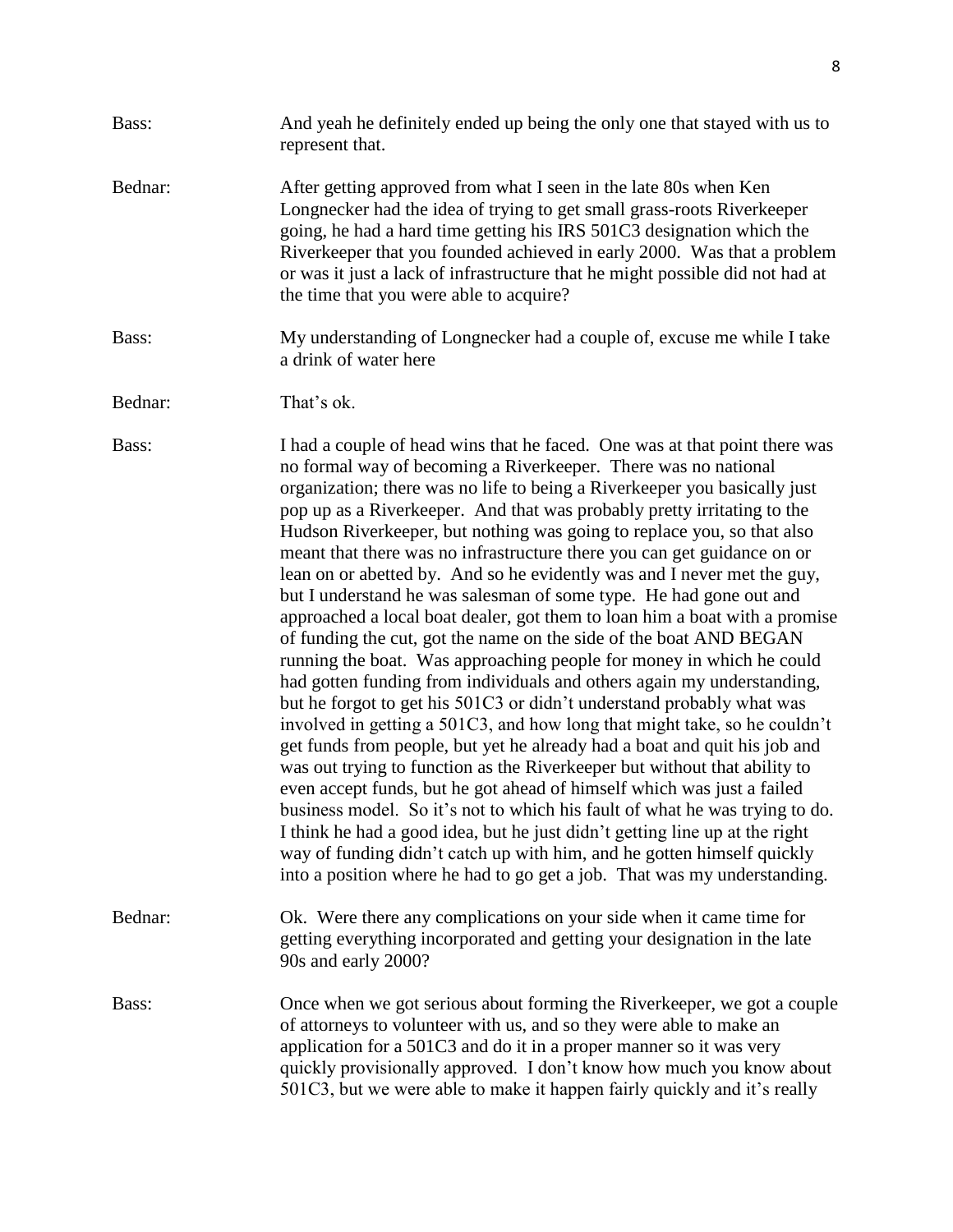kind of funny because the Stewarts cannot have an attorney involved it basically was a long-term organization and they just had just getting their 501C3 approved because they just couldn't figure out to do it. Just took them several years to do it. For years, people were saying among ourselves well I can have these guys really need us because they can use our 501C3, and they can run all of this through us, and they think they are going to get a 501C3, and they can't do it that quick. We know, it takes years to get a 501C3. And then the group that was doing this needed to, you know this, but three months they got the 501C3 up and running. And the Stewards were just sitting there deflate and "oh my God, how can they did they do this?" Bednar: Hahaha! Bass: And it was funny to observed just one of those humorous little side moments from all of this drama. Bednar: Wow! So… Bass: And let me throw this in the pot. Part of this Stewart's position was this Riverkeeper, they are a great organization. A great idea, we love it, but the Stewarts spent years building our presence as the VOICE of the St. Johns River, and we have a mailing list, we have a relationship with the politicians in North Florida, and we have relations with the media, and blah and blah. And we have a 501C3 which you guys are going to need one, and they are hard to get. So you going have to just, you know, Riverkeeper can reform under our 501C3, and so that was kind of where they were trying to be angled, they were trying to work because they, and I was in the Stewards at the same time, so I am part of them, but anyways that was part of the minor little politic that was going behind all of this. Bednar: Ok. So being… Bass: And let me just finished that thought. The FDE side which I have to say included Leslie at this point was like: well one, we know we can get a 501C3 at the drop of the hat, and two there is some baggie that goes with the Stewarts, and they haven't been that effective. And three, their basically a Jacksonville based organization. We want to be a river-wide base organization. And those rivers are 310 miles long. Jacksonville is merely restricted to one little small county, even if it's the largest city in the world or in outer space. So there was a little tactical war going back and forth is to, whether this 501C3 we going sit under the Stewarts' existing 501C3 or whether there was going to be a brand-new entity. Bednar: Ok. Yeah, I think I remember reading at one point. There was discussion on whether or not to call the Riverkeeper the Lower St. John's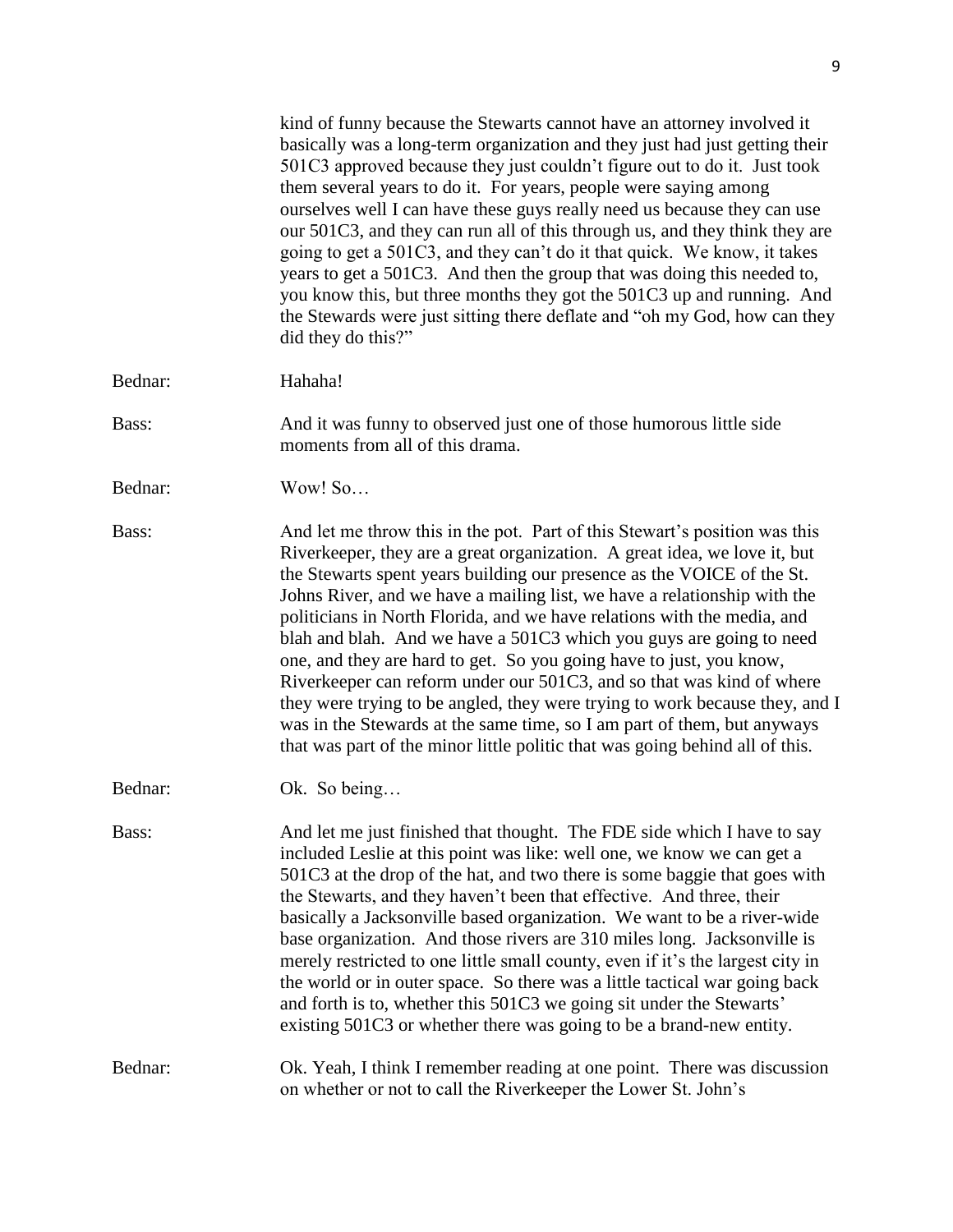|         | Riverkeeper. I guess that would have been if the Riverkeeper as we know<br>it would have remained under the Stewards?                                                                                                                                                                                                                                                                                                                                                                                                                                                                                                                                                                                                                                                                                                                                                                                                                                                                                                                                                                                                                                                                                                                                                                                        |
|---------|--------------------------------------------------------------------------------------------------------------------------------------------------------------------------------------------------------------------------------------------------------------------------------------------------------------------------------------------------------------------------------------------------------------------------------------------------------------------------------------------------------------------------------------------------------------------------------------------------------------------------------------------------------------------------------------------------------------------------------------------------------------------------------------------------------------------------------------------------------------------------------------------------------------------------------------------------------------------------------------------------------------------------------------------------------------------------------------------------------------------------------------------------------------------------------------------------------------------------------------------------------------------------------------------------------------|
| Bass:   | No, that was not really a part of that thought. It was just, well ok; I will go<br>ahead and just put this on the table. What really motivated that, and I<br>hope I don't burn in Hades for admitting that, but if you look at the St.<br>Johns River Water Management District DIVIDED the river up into 310<br>mile long river of three BASINS, THE UPPER BASIN, middle BASIN,<br>and lower BASIN and the diving line of the lower and middle BASINS is<br>just above the Ocklawaha. So if we made our name, the lower St. Johns<br>Riverkeeper, then we wouldn't be, wouldn't have the Ocklawaha under<br>our jurisdiction, and so then there be no point fighting over the Ocklawaha<br>Dam.                                                                                                                                                                                                                                                                                                                                                                                                                                                                                                                                                                                                            |
| Bednar: | Oh, Ok.                                                                                                                                                                                                                                                                                                                                                                                                                                                                                                                                                                                                                                                                                                                                                                                                                                                                                                                                                                                                                                                                                                                                                                                                                                                                                                      |
| Bass:   | That was probably the very transparent ploy that is the reason it got<br>nowhere.                                                                                                                                                                                                                                                                                                                                                                                                                                                                                                                                                                                                                                                                                                                                                                                                                                                                                                                                                                                                                                                                                                                                                                                                                            |
| Bednar: | I didn't think about that. That makes perfect sense now that you said it.<br>What other if just in your opinion, you know that seeing the Riverkeeper<br>that you helped found in the late 90s and being the original the Hudson<br>Riverkeeper was founded, well started in the 60s but really got its feet wet<br>there in the early 70s. What would say maybe be a reason or a couple of<br>reasons why people don't feel that the St. Johns being such an important<br>resource to this area, why you would feel, why it didn't have a<br>Riverkeeper of its own until you came along and the others came along<br>and helped put one together?                                                                                                                                                                                                                                                                                                                                                                                                                                                                                                                                                                                                                                                          |
| Bass:   | Well, that is a complex question to answer, and I'm not in any way<br>qualified to answer that question, but I can say at least one, maybe one<br>component of it as I see and that is North Florida along with probably<br>Northwest Florida in my opinion is probably the most conservative part of<br>Florida. And if you want to find any liberal politics in Florida, you're<br>going have to just go to Orlando or Miami. You are not generally going<br>find them in north or northwest Florida. And Northwest Florida is<br>politically, inculturally, very conservative, and I will go ahead to stick it<br>further I guess. And my opinion most of Florida has been driven at the<br>earliest years of estate by the real estate development complex. And that<br>goes all the way back to the 1920s when the easiest way to make money in<br>Florida and probably the only way to make money in Florida was to<br>subdivide swampland that were underwater and sell it to Yankees by mail<br>that they never saw. And from that at point to the day that the<br>development industry pretty much controlled the political process, and that<br>is still been continuing today if you look at the Water Management<br>District, and look at half as many of the board of governors that entity are |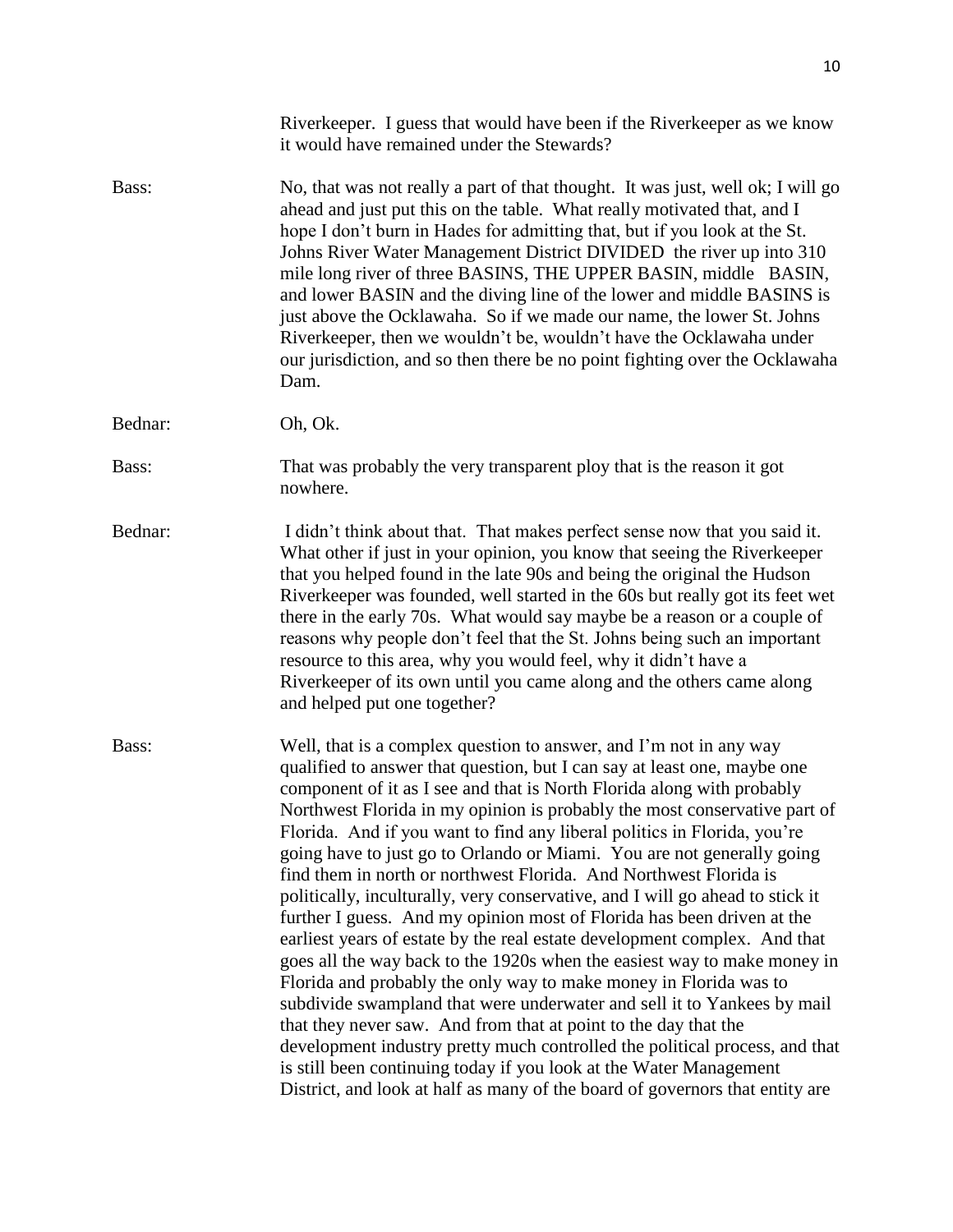|         | appointed or from the development industry or the agricultural industry.<br>So that would be my answer that would probably make me persona non<br>grata in a lot parts of North Florida.                                                                                                                                                                                                                                                                                                                                                                                              |
|---------|---------------------------------------------------------------------------------------------------------------------------------------------------------------------------------------------------------------------------------------------------------------------------------------------------------------------------------------------------------------------------------------------------------------------------------------------------------------------------------------------------------------------------------------------------------------------------------------|
| Bednar: | Hahaha! Well that's Ok. One last                                                                                                                                                                                                                                                                                                                                                                                                                                                                                                                                                      |
| Bass:   | That's ok is never going to be heard anywhere again expect of the<br>headline of Ron Littlepage's next column right?                                                                                                                                                                                                                                                                                                                                                                                                                                                                  |
| Bednar: | No! Hahaha! No. No. He will not get a hold of this I promise. No slipping<br>to the media.                                                                                                                                                                                                                                                                                                                                                                                                                                                                                            |
| Bass:   | Ron is a good guy. As long as he is not biting your tail or my tail he's a<br>great guy.                                                                                                                                                                                                                                                                                                                                                                                                                                                                                              |
| Bednar: | So when everything got going, would you say that the main goal of the<br>Riverkeeper was to be more of an advocate for the crack interpellation of<br>the environmental laws already on the books or do you see the<br>organization's goal as maybe more of a source of environmental education<br>for the community, maybe more outreached or was it honestly both?<br>Meaning I guess did you                                                                                                                                                                                       |
| Bass:   | I would say the latter, but I can only speak for myself. And my main goal<br>was advocacy, but I always felt and this came with my time with the Way<br>Program, and the Stewarts and that the reason that the other organizations<br>that had been working on river advocacy were not as effective as they<br>didn't have enough broad base public support. And to build the broad<br>base public support you needed public education and outreach. So, my<br>number one goal was enforcing environmental regulations, but I knew that<br>we needed education and outreach to do it. |
| Bednar: | Gotcha, gotcha. You are not an officially affiliated with the Riverkeeper<br>anymore, is that correct?                                                                                                                                                                                                                                                                                                                                                                                                                                                                                |
| Bass:   | I am a member.                                                                                                                                                                                                                                                                                                                                                                                                                                                                                                                                                                        |
| Bednar: | You still a member, but are you still on the board?                                                                                                                                                                                                                                                                                                                                                                                                                                                                                                                                   |
| Bass:   | No.                                                                                                                                                                                                                                                                                                                                                                                                                                                                                                                                                                                   |
| Bednar: | Ok, alright. I assume you were still there when you hired Mike<br>Hollingsworth was the first Riverkeeper. Would you the one that brought<br>him on board?                                                                                                                                                                                                                                                                                                                                                                                                                            |
| Bass:   | You got to correct your question; Mike Hollingsworth was the second<br>Riverkeeper.                                                                                                                                                                                                                                                                                                                                                                                                                                                                                                   |